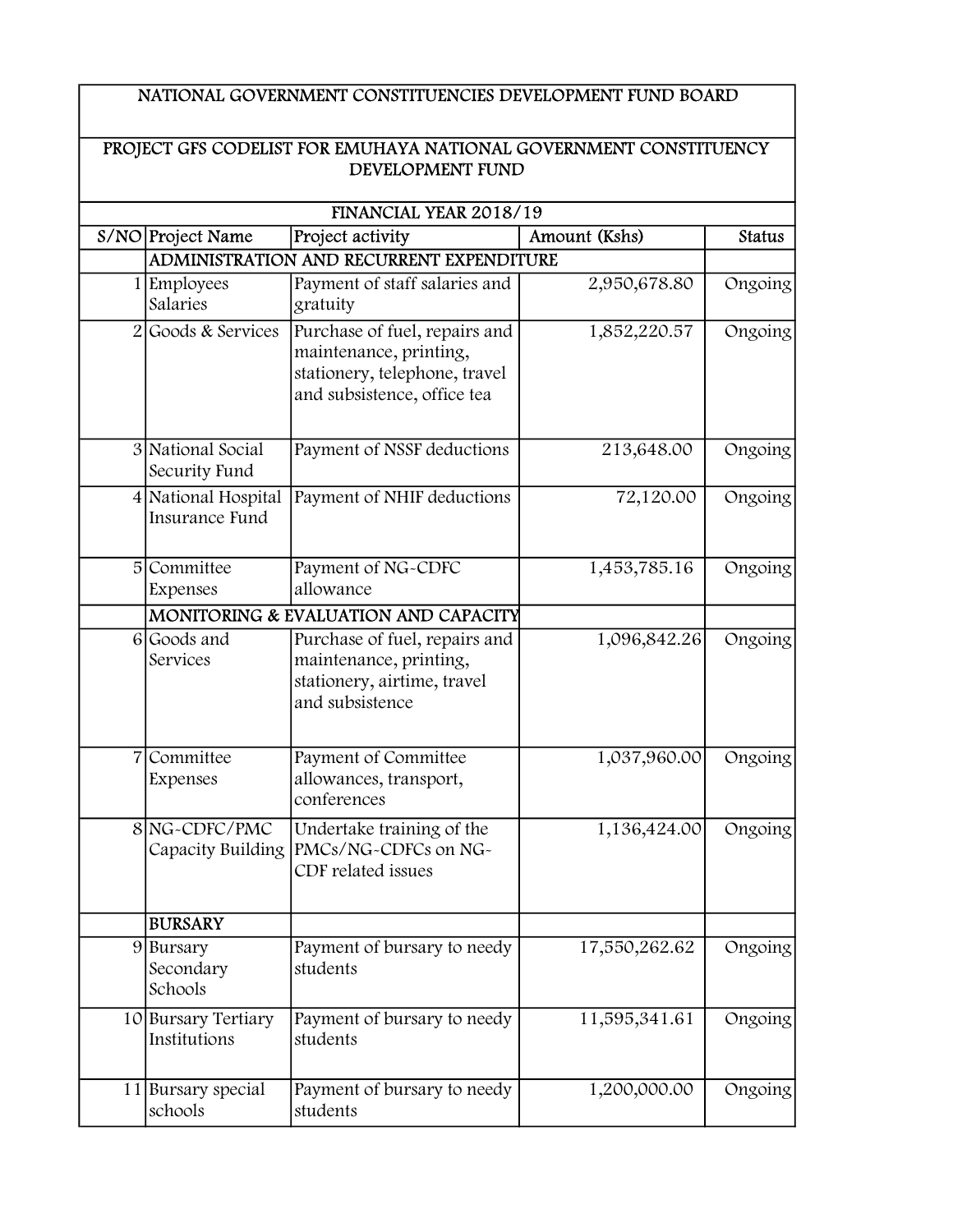| <b>EMERGENCY</b>                |                                                                                                                              |              |            |
|---------------------------------|------------------------------------------------------------------------------------------------------------------------------|--------------|------------|
| 12 Emergency                    | To cater for any unforeseen<br>occurrences in the<br>Constituency during the<br>financial year                               | 5,738,993.45 | Ongoing    |
| PRIMARY SCHOOLS PROJECTS        |                                                                                                                              |              |            |
| 1 Itumbu Primary<br>School      | Construction of 1 classroom<br>to completion                                                                                 | 600,000.00   | <b>New</b> |
| 2 Mumboko<br>Primary School     | Purchase of of 0.6 Ha of<br>land                                                                                             | 1,200,000.00 | <b>New</b> |
| 3 Ebuyalu Primary<br>School     | Construction of 1 classroom<br>to completion                                                                                 | 600,000.00   | <b>New</b> |
| 4 Ebukobelo<br>Primary School   | Construction of 2 classrooms<br>to completion                                                                                | 1,200,000.00 | <b>New</b> |
| 5 Ebukanga<br>Primary School    | Construction of 1 classrooms<br>to completion                                                                                | 600,000.00   | <b>New</b> |
| 6 Esikhuyu Primary<br>School    | Construction of 1 classrooms<br>to completion                                                                                | 600,000.00   | <b>New</b> |
| 7 Esinaka Primary<br>School     | Purchase of 0.36 Ha of Land                                                                                                  | 800,000.00   | <b>New</b> |
| 8 Esinaka Primary<br>School     | Construction of 1 classroom<br>to completion                                                                                 | 600,000.00   | <b>New</b> |
| 9 Esinaka Primary<br>School     | Construction of 4 doors Pit<br>latrine to completion                                                                         | 250,000.00   | <b>New</b> |
| 10 Essunza Primary<br>School    | Completion of<br>administration block; Fitting<br>of shutters/ glasses,<br>plastering/external render,<br>flooring, painting | 300,000.00   | Ongoing    |
| 11 Ikalikha Primary<br>School   | Purchase of 0.4 Ha of land                                                                                                   | 1,000,000.00 | <b>New</b> |
| 12 Assebu Primary<br>School     | Additional funds for<br>purchase of 0.52 Ha of<br>land.                                                                      | 525,000.00   | Ongoing    |
| 13 Mundichiri<br>Primary School | Construction of 1 classroom<br>to completion                                                                                 | 600,000.00   | <b>New</b> |
| 14 Emmukunzi<br>Primary School  | Construction of 1 classroom<br>to completion                                                                                 | 600,000.00   | <b>New</b> |
| 15 Elununi Primary<br>School    | Construction of 1 classroom<br>to completion                                                                                 | 600,000.00   | <b>New</b> |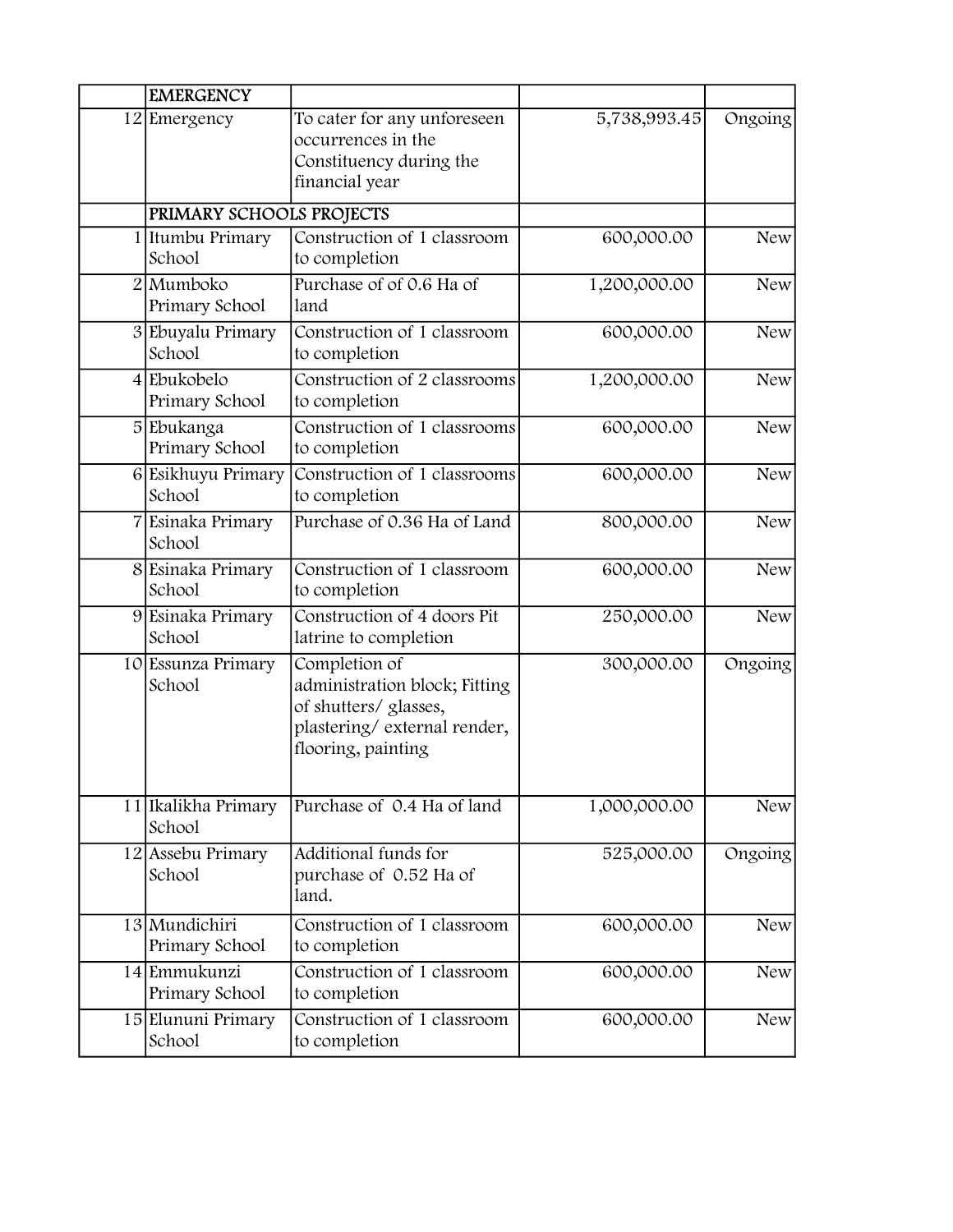| 16 Ebukhaya<br>Primary School                    | Renovation of 3 Classrooms -<br>Reroofing, wall repairs, re-<br>flooring, fitting of<br>shutters/galsses and<br>painting | 750,000.00   | On-going   |
|--------------------------------------------------|--------------------------------------------------------------------------------------------------------------------------|--------------|------------|
| 17 Msiakhupa<br>Primary School                   | Purchase of 0.4 Ha of land                                                                                               | 1,000,000.00 | <b>New</b> |
| 18 Ematsuli Primary<br>School                    | Construction of 1 classroom<br>to completion                                                                             | 600,000.00   | <b>New</b> |
| 19 Esibuye Primary<br>School                     | Construction of 1 classroom<br>to completion                                                                             | 600,000.00   | <b>New</b> |
| 20 Emuhondo<br>Primary School                    | Renovation of 3 Classrooms -<br>Reroofing, wall repairs, re-<br>flooring, fitting of<br>shutters/galsses and<br>painting | 750,000.00   | Ongoing    |
| 21 Kilingili Primary<br>School                   | Construction of<br>Administration block                                                                                  | 800,000.00   | <b>New</b> |
| 22 Ebunangwe<br>Primary School                   | Construction of 1 classroom<br>to completion                                                                             | 600,000.00   | <b>New</b> |
| 23 Ebulamba<br>Primary School                    | Construction of 2<br>classsrooms to completion                                                                           | 2,200,000.00 | <b>New</b> |
| 24 Eluhobe primary<br>school                     | Construction of 12 Doors Pit<br>latrine to completion                                                                    | 700,000.00   | <b>New</b> |
| 25 Mukhombe<br>primary school                    | Construction of 1 classroom<br>to completion                                                                             | 600,000.00   | <b>New</b> |
| 26 Mwitukho<br>primary school                    | Construction of 1 classroom<br>to completion                                                                             | 600,000.00   | <b>New</b> |
| 27 Emurembe<br>primary school                    | Construction of 1 classroom<br>to completion                                                                             | 600,000.00   | <b>New</b> |
| 28 Ebuyalu Special<br>School                     | Fencing of the compound<br>(approximately 0.4 Ha) &<br>Installation of gate-Tree<br>post, chainlink, barbed wire         | 450,000.00   | <b>New</b> |
| SECONDARY SCHOOLS PROJECTS                       |                                                                                                                          |              |            |
| 29 Esibakala<br>Secondary School   to completion | Construction of 2 classroom                                                                                              | 1,200,000.00 | <b>New</b> |
| 30 Esibila Boys's                                | Construction of one                                                                                                      | 600,000.00   | <b>New</b> |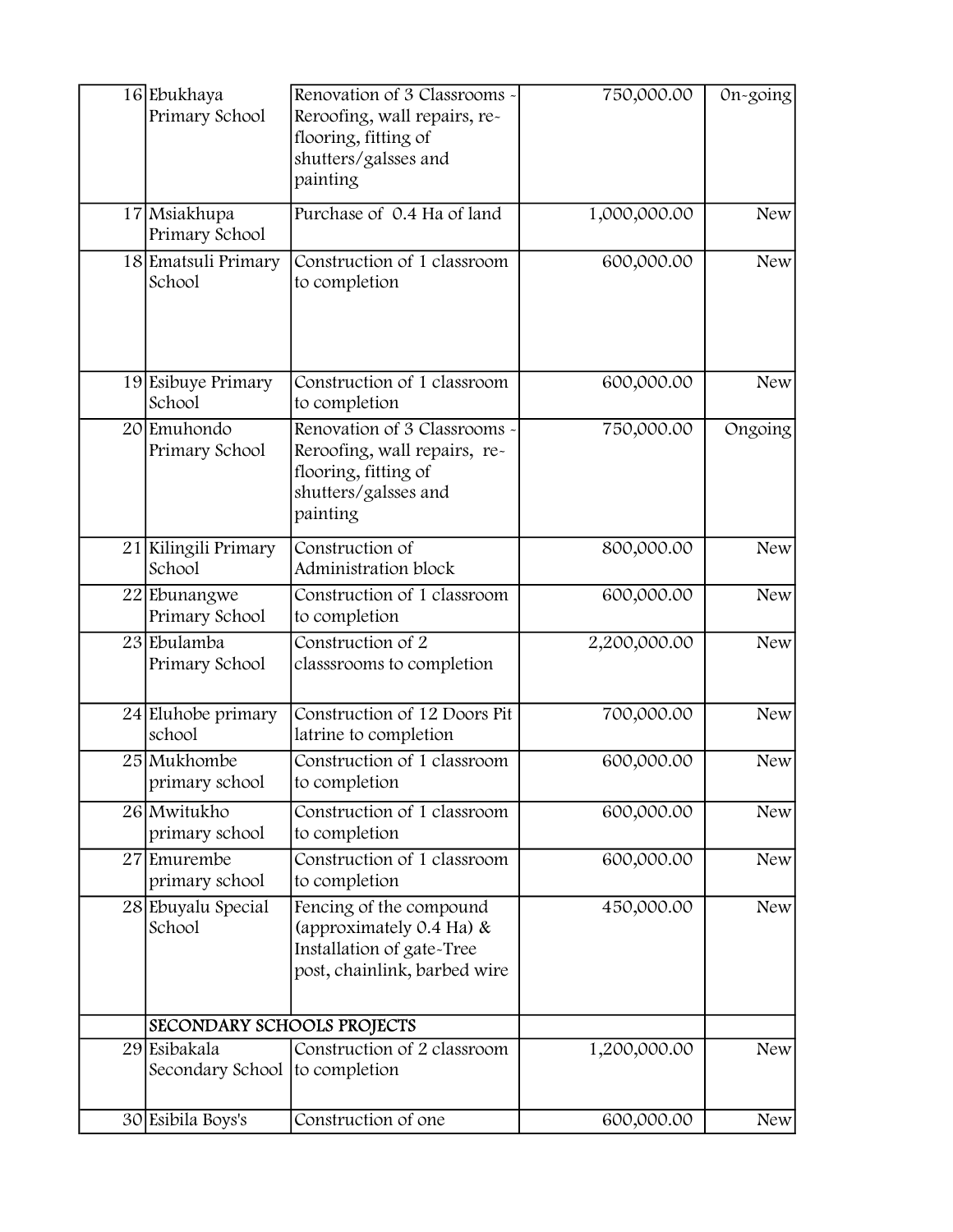| 31 Esibila Boys's<br>secondary school | Construction of 4 doors Pit<br>latrine to completion                                                                                   | 250,000.00   | <b>New</b> |
|---------------------------------------|----------------------------------------------------------------------------------------------------------------------------------------|--------------|------------|
| 32 Mungoye<br>Secondary School        | Construction of<br>Administration & classrooms<br>block;Casting of the 2nd<br>suspended floor slab                                     | 3,500,000.00 | Ongoing    |
| 33 Essaba Secondary<br>School         | Construction of computer<br>laboratory/classrooms<br>block; Erection of columns,<br>roofing and general finishes<br>at the 2nd floor.  | 2,000,000.00 | Ongoing    |
| 34 Ebusiloli<br>Secondary School      | Construction of Dinning<br>Hall/kitchen-storey; Casting<br>of 1st suspended floor slab                                                 | 3,000,000.00 | Ongoing    |
| 35 Emusire High<br>school             | Co-fund completion of<br>complex Administration<br>block at ground floor;Tiling<br>of floor, fitting of shutters/<br>glasses, painting | 2,000,000.00 | <b>New</b> |
| 36 Essunza<br>Secondary School        | Additional funds for<br>completion of purchase of<br>land; Survey valuation costs,<br>registration and processing<br>of title deed     | 206,000.00   | Ongoing    |
| 37 Essunza<br>Secondary School        | Construction of 5 classrooms<br>to completion                                                                                          | 3,250,000.00 | <b>New</b> |
| 38 Esirulo Secondary<br>School        | Construction of 2 classrooms<br>to completion                                                                                          | 1,500,000.00 | <b>New</b> |
| 39 Esirulo secondary<br>school        | Construction of 8 Doors Pit<br>latrine to completion                                                                                   | 500,000.00   | <b>New</b> |
| 40 Emanyinya<br>secondary school      | Construction of 2 classrooms<br>to completion                                                                                          | 1,200,000.00 | New        |
| 41 Bunyore Boys'<br>secondary school  | Construction of 2 classrooms<br>to completion                                                                                          | 1,500,000.00 | <b>New</b> |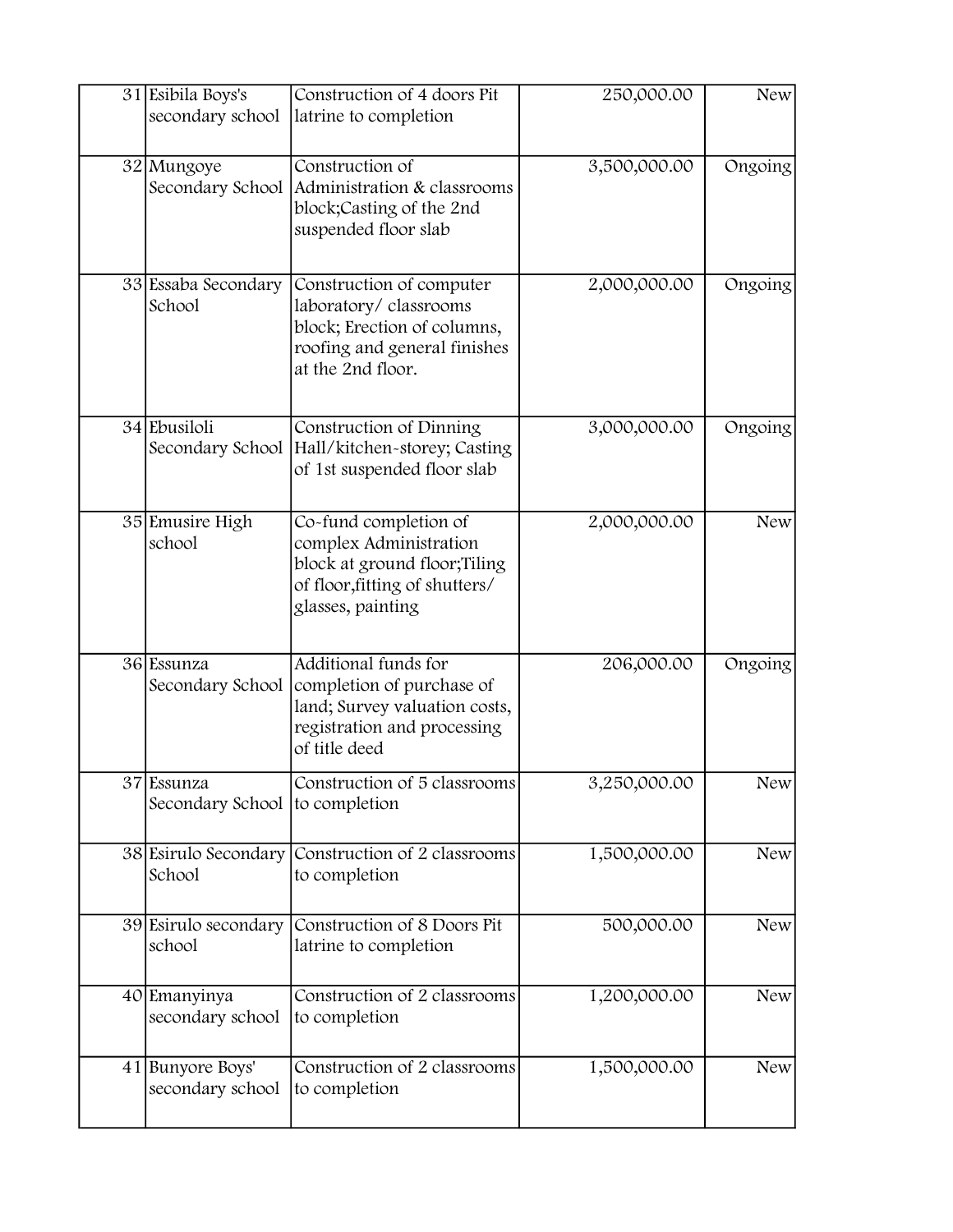| 42 Bunyore Boys'<br>secondary school                                  | Construction 8 doors Pit<br>latrine to completion                                                                                                 | 500,000.00   | <b>New</b> |
|-----------------------------------------------------------------------|---------------------------------------------------------------------------------------------------------------------------------------------------|--------------|------------|
| 43 Mwituha<br>secondary school                                        | Construction of Dinning<br>Hall/kitchen; Erection of<br>foundation/casting of floor<br>slab, waling up to window<br>cill                          | 1,000,000.00 | On-going   |
| 44 Esibila Secondary<br>School                                        | Co-funding of construction<br>of a storey building<br>comprising of 3 laboratories<br>and 2 classrooms; Casting of<br>ground floor slab & walling | 1,000,000.00 | <b>New</b> |
|                                                                       | TERTIARY INSTITUTIONS PROJECTS                                                                                                                    |              |            |
| 45 Bunyore Teachers Construction of 8<br>Training College             | Classrooms, Administration<br>block, External Pit Latrines.                                                                                       | 6,000,000.00 | Ongoing    |
| <b>SECURITY PROJECTS</b>                                              |                                                                                                                                                   |              |            |
| 46 Emuhaya<br>Administration<br>Centre                                | Construction of the sub-<br>county offices storey; Casting<br>of 3rd floor slab-Casting of<br>3rd floor suspended slab                            | 4,000,000.00 | Ongoing    |
| 47 Embali Police                                                      | Construction of 4 doors Pit                                                                                                                       | 250,000.00   | <b>New</b> |
| 48 Ipali<br>Admiistration<br>Police<br>Camp/Assistant<br>chief office | Purchase of 0.24 Ha of Land                                                                                                                       | 800,000.00   | <b>New</b> |
| 49 Ebukoolo<br>Admiistration<br>Police Camp                           | Completion of staff house;<br>External<br>render, flooring, fitting of<br>glasses, painting and wiring                                            | 300,000.00   | Ongoing    |
| 50 Essaba<br>Admiistration<br>Police Camp                             | Completion of staff<br>house;Plastering,flooring,<br>fitting of shutters and<br>painting                                                          | 300,000.00   | Ongoing    |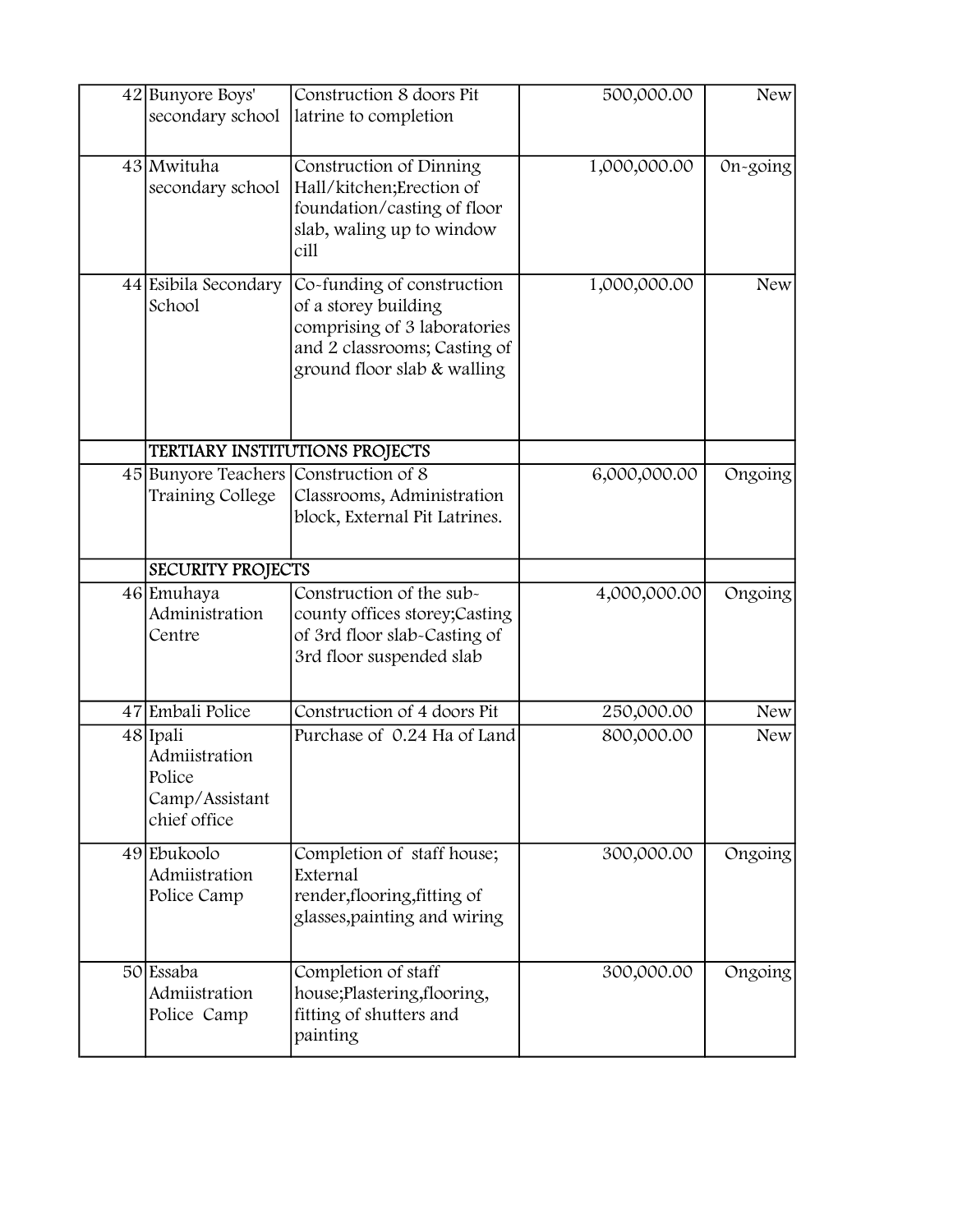| 51 Ematsuli<br>Admiistration<br>Police<br>Camp/Assistant<br>chief office | Purchase of 0.32 Ha of Land                                                                                                                                   | 800,000.00   | <b>New</b> |
|--------------------------------------------------------------------------|---------------------------------------------------------------------------------------------------------------------------------------------------------------|--------------|------------|
| 52 Emakakha Police<br>post                                               | Construction of<br>Administration<br>block; walling to roof                                                                                                   | 1,500,000.00 | Ongoing    |
| 53 Ilungu<br>Admiistration<br>Police Camp                                | Completion of staff<br>house; external<br>render, painting and wiring                                                                                         | 300,000.00   | Ongoing    |
| 54 Embali Police<br>Patrol Base                                          | Fencing of the compound<br>(approximately 0.1 Ha) &<br>Installation of gate-concrete<br>post, chainlink, barbed wire                                          | 300,000.00   | <b>New</b> |
| NG-CDF OFFICE                                                            |                                                                                                                                                               |              |            |
| 55 Emuhaya NG~<br>CDFC office                                            | Renovation/maintenance of<br>NG-CDFC office-<br>partitioning; clerical officer's<br>office, minor repairs at<br>ceiling board and repainting<br>the building. | 500,000.00   | Ongoing    |
| <b>OTHERS</b>                                                            |                                                                                                                                                               |              |            |
| 56 Mulukhoro<br>Community<br>Library                                     | Purchase of photopier<br>machine-TASKALFA Kyocera<br>300i                                                                                                     | 180,000.00   | Ongoing    |
| 57 Mulukhoro<br>Community<br>Library                                     | Purchase of two lap tops-HP<br>core i3-500U                                                                                                                   | 120,000.00   | Ongoing    |
| <b>SPORTS</b>                                                            |                                                                                                                                                               |              |            |
| 58 Constituency<br>Sports Tournment                                      | Carry out Constituency<br>Sports tournament and the<br>wining team to be awarded<br>with trophies, balls and<br>playing kits                                  | 2,180,817.51 | Ongoing    |
| <b>ENVIRONMENTAL PROJECTS</b>                                            |                                                                                                                                                               |              |            |
| 59 Esibila secondary<br>school                                           | Planting of 800 stems of<br>indeginous trees                                                                                                                  | 80,000.00    | <b>New</b> |
| 60 Essunza                                                               | Planting of 800 stems of                                                                                                                                      | 80,000.00    | <b>New</b> |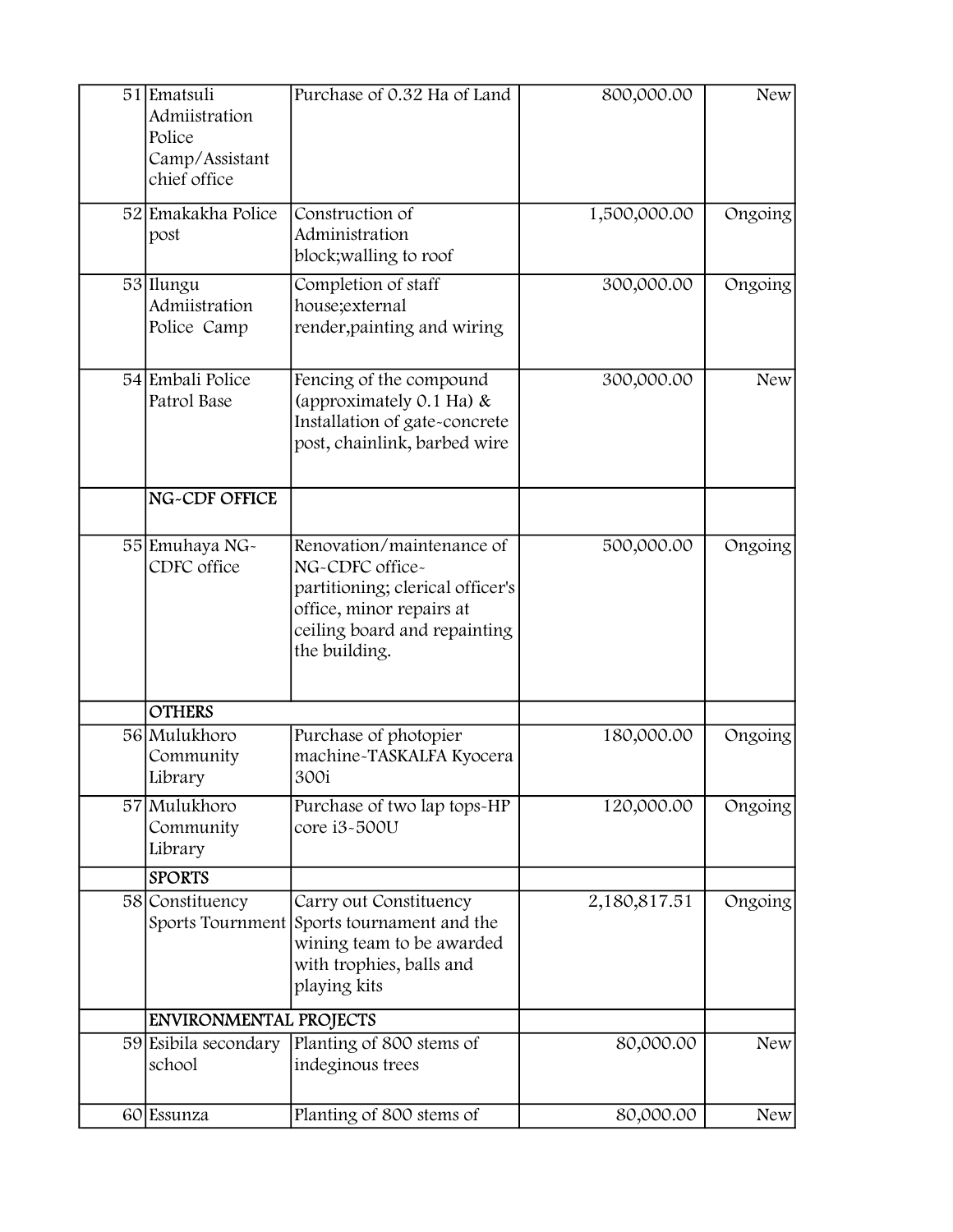| 61 Kilingili<br>secondary school | Planting 800 stems of<br>indeginous trees                                                                    | 80,000.00      | <b>New</b> |
|----------------------------------|--------------------------------------------------------------------------------------------------------------|----------------|------------|
| 62 Esirulo Primary<br>school     | Planting of 800 stems of<br>indeginous trees                                                                 | 80,000.00      | <b>New</b> |
| 63 Emuhaya NG~<br>CDFC office    | Drainage of surface run-off<br>storm water; Excavation of<br>trenches, Stone pitching<br>along the trenches. | 280,000.00     | <b>New</b> |
| Total                            |                                                                                                              | 107,560,093.98 |            |